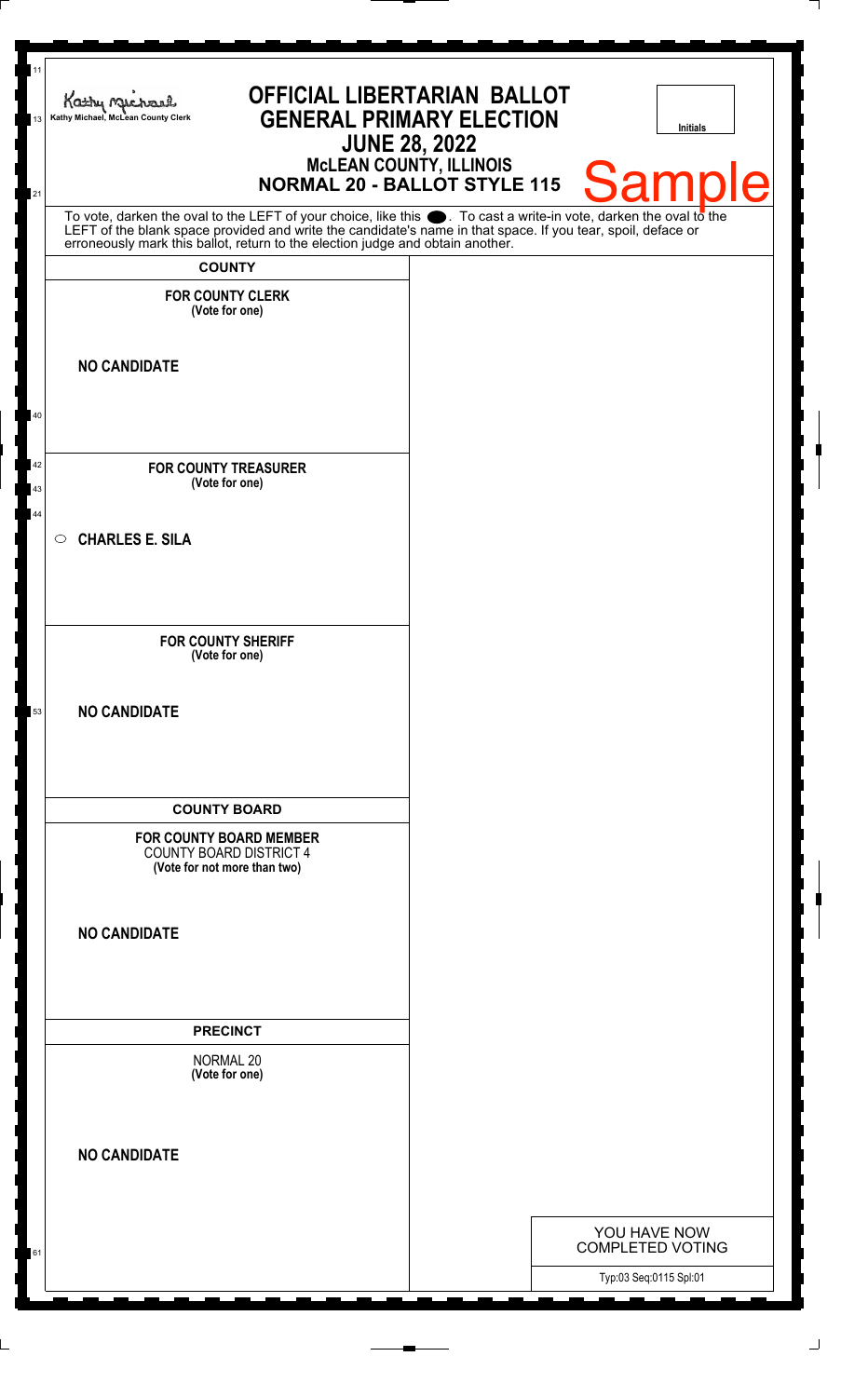| 11<br>13 | <b>OFFICIAL LIBERTARIAN BALLOT</b><br>Kathy Michael<br><b>GENERAL PRIMARY ELECTION</b><br>Kathy Michael, McLean County Clerk<br><b>JUNE 28, 2022</b>                                                                                 | <b>Initials</b>                                   |
|----------|--------------------------------------------------------------------------------------------------------------------------------------------------------------------------------------------------------------------------------------|---------------------------------------------------|
| 21       | McLEAN COUNTY, ILLINOIS<br>NORMAL 20 - BALLOT STYLE 116                                                                                                                                                                              | Sample                                            |
|          | To vote, darken the oval to the LEFT of your choice, like this $\bullet$ . To cast a write-in vote, darken the oval to the LEFT of the blank space provided and write the candidate's name in that space. If you tear, spoil, deface |                                                   |
|          | erroneously mark this ballot, return to the election judge and obtain another.<br><b>COUNTY</b>                                                                                                                                      |                                                   |
|          | <b>FOR COUNTY CLERK</b><br>(Vote for one)                                                                                                                                                                                            |                                                   |
|          | <b>NO CANDIDATE</b>                                                                                                                                                                                                                  |                                                   |
| 40       |                                                                                                                                                                                                                                      |                                                   |
| 42<br>43 | <b>FOR COUNTY TREASURER</b><br>(Vote for one)                                                                                                                                                                                        |                                                   |
| 44       | <b>CHARLES E. SILA</b><br>$\circ$                                                                                                                                                                                                    |                                                   |
|          | <b>FOR COUNTY SHERIFF</b><br>(Vote for one)                                                                                                                                                                                          |                                                   |
| 54       | <b>NO CANDIDATE</b>                                                                                                                                                                                                                  |                                                   |
|          |                                                                                                                                                                                                                                      |                                                   |
|          | <b>COUNTY BOARD</b><br><b>FOR COUNTY BOARD MEMBER</b><br><b>COUNTY BOARD DISTRICT 4</b><br>(Vote for not more than two)                                                                                                              |                                                   |
|          | <b>NO CANDIDATE</b>                                                                                                                                                                                                                  |                                                   |
|          | <b>PRECINCT</b>                                                                                                                                                                                                                      |                                                   |
|          | <b>NORMAL 20</b><br>(Vote for one)                                                                                                                                                                                                   |                                                   |
|          | <b>NO CANDIDATE</b>                                                                                                                                                                                                                  |                                                   |
|          |                                                                                                                                                                                                                                      | YOU HAVE NOW                                      |
| 61       |                                                                                                                                                                                                                                      | <b>COMPLETED VOTING</b><br>Typ:03 Seq:0116 Spl:01 |
|          |                                                                                                                                                                                                                                      |                                                   |

 $\overline{\phantom{a}}$ 

┪

 $\mathbf{I}$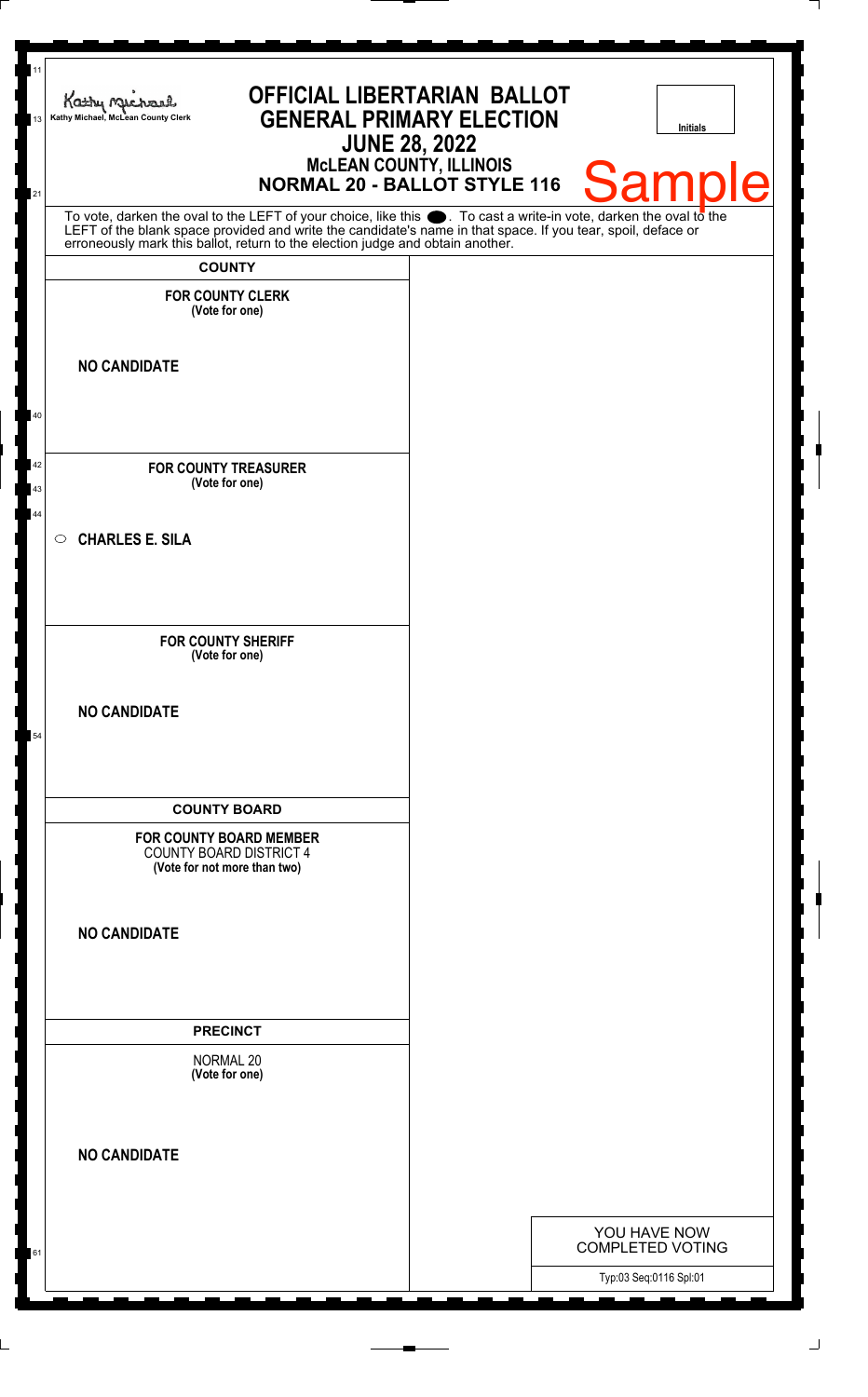| 13 | <b>OFFICIAL LIBERTARIAN BALLOT</b><br>Kathy Michael<br><b>GENERAL PRIMARY ELECTION</b><br>Kathy Michael, McLean County Clerk                                                                                                  | <b>JUNE 28, 2022</b>           | <b>Initials</b>         |
|----|-------------------------------------------------------------------------------------------------------------------------------------------------------------------------------------------------------------------------------|--------------------------------|-------------------------|
| 21 | <b>NORMAL 20 - BALLOT STYLE 117</b>                                                                                                                                                                                           | <b>MCLEAN COUNTY, ILLINOIS</b> | <b>Sample</b>           |
|    | To vote, darken the oval to the LEFT of your choice, like this . To cast a write-in vote, darken the oval to the LEFT of the blank space provided and write the candidate's name in that space. If you tear, spoil, deface or |                                |                         |
|    | <b>COUNTY</b>                                                                                                                                                                                                                 |                                |                         |
|    | <b>FOR COUNTY CLERK</b><br>(Vote for one)                                                                                                                                                                                     |                                |                         |
|    |                                                                                                                                                                                                                               |                                |                         |
|    | <b>NO CANDIDATE</b>                                                                                                                                                                                                           |                                |                         |
|    |                                                                                                                                                                                                                               |                                |                         |
| 40 |                                                                                                                                                                                                                               |                                |                         |
| 42 | <b>FOR COUNTY TREASURER</b>                                                                                                                                                                                                   |                                |                         |
| 43 | (Vote for one)                                                                                                                                                                                                                |                                |                         |
| 45 | <b>CHARLES E. SILA</b><br>$\circ$                                                                                                                                                                                             |                                |                         |
|    |                                                                                                                                                                                                                               |                                |                         |
|    |                                                                                                                                                                                                                               |                                |                         |
|    | <b>FOR COUNTY SHERIFF</b>                                                                                                                                                                                                     |                                |                         |
| 51 | (Vote for one)                                                                                                                                                                                                                |                                |                         |
|    | <b>NO CANDIDATE</b>                                                                                                                                                                                                           |                                |                         |
|    |                                                                                                                                                                                                                               |                                |                         |
|    |                                                                                                                                                                                                                               |                                |                         |
|    | <b>COUNTY BOARD</b>                                                                                                                                                                                                           |                                |                         |
|    | <b>FOR COUNTY BOARD MEMBER</b><br><b>COUNTY BOARD DISTRICT 4</b><br>(Vote for not more than two)                                                                                                                              |                                |                         |
|    |                                                                                                                                                                                                                               |                                |                         |
|    | <b>NO CANDIDATE</b>                                                                                                                                                                                                           |                                |                         |
|    |                                                                                                                                                                                                                               |                                |                         |
|    | <b>PRECINCT</b>                                                                                                                                                                                                               |                                |                         |
|    | <b>NORMAL 20</b>                                                                                                                                                                                                              |                                |                         |
|    | (Vote for one)                                                                                                                                                                                                                |                                |                         |
|    |                                                                                                                                                                                                                               |                                |                         |
|    | <b>NO CANDIDATE</b>                                                                                                                                                                                                           |                                |                         |
|    |                                                                                                                                                                                                                               |                                |                         |
|    |                                                                                                                                                                                                                               |                                | YOU HAVE NOW            |
| 61 |                                                                                                                                                                                                                               |                                | <b>COMPLETED VOTING</b> |
|    |                                                                                                                                                                                                                               |                                | Typ:03 Seq:0117 Spl:01  |

 $\overline{\phantom{a}}$ 

┟